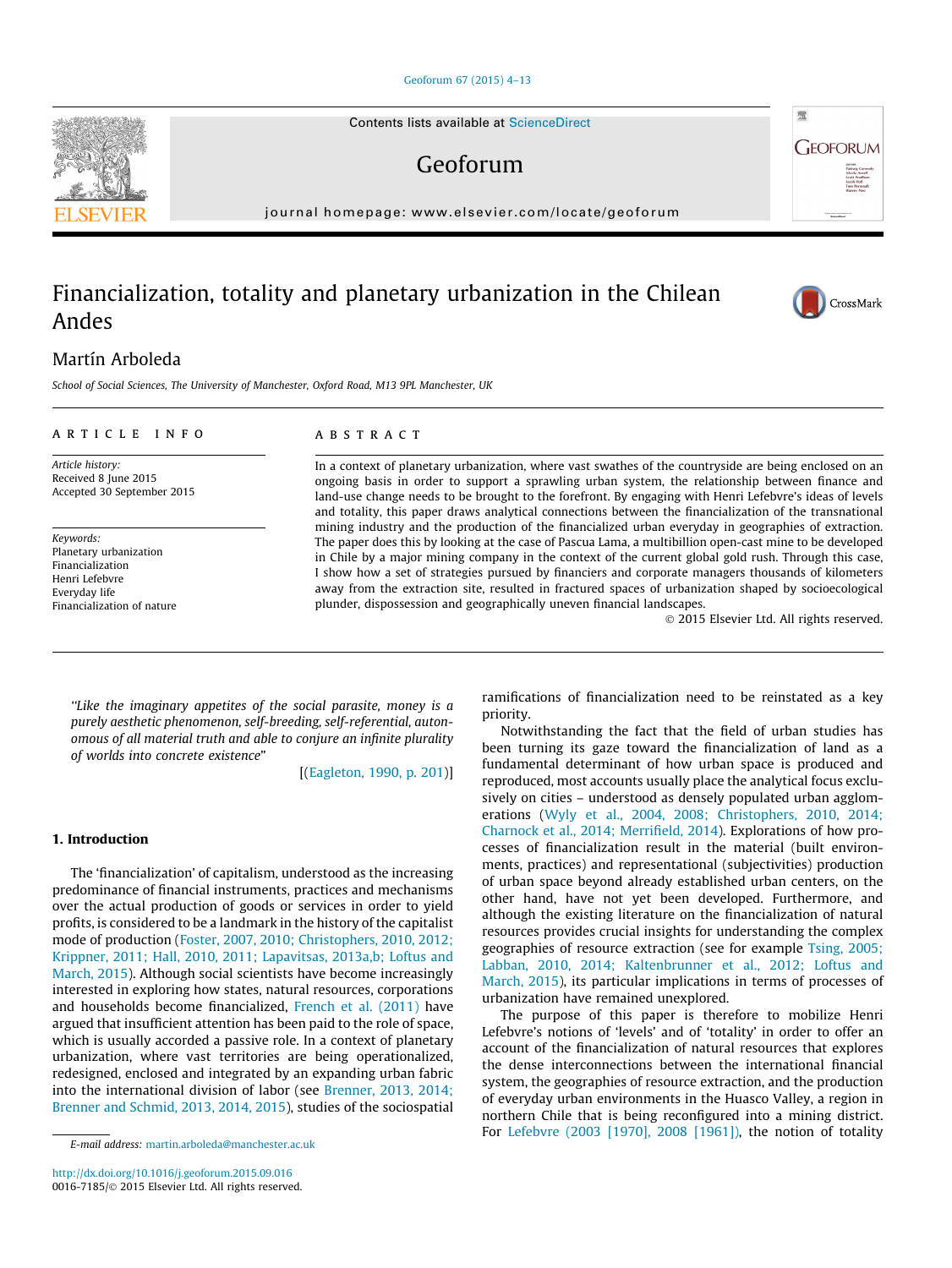needs to be mobilized in order to grasp the multiple relations of coexistence between private, urban and global levels of social life (see [Goonewardena, 2005; Shmuely, 2008](#page-8-0)). If there is no insistence upon totality, [Lefebvre \(2008 \[1961\], p. 181\)](#page-8-0) warns, theory and practice accepts the real just as it appears: fragmentary, divided and disconnected. The case of the Huasco Valley constitutes a clear example of the intricate relations between levels, because with the arrival of Pascua Lama – one of the largest gold mining projects in the world – the international financial system and the local geographies of extraction in the valley became intermingled in relations of mutual transformation.

Illustrating the ways in which the international financial system asserts itself as a differentiated unity whose reproduction relies on a complex set of practices and arrangements that span everyday, urban and global levels of social reality is at the core of this paper. This, I will argue, also provides strong grounds on which to make sense of not only of the political–economic, but also of the experiential basis that underpins the complete urbanization of society, and is therefore aimed at contributing to the lively, scholarly discussion on the subject (see [Brenner, 2013, 2014; Brenner and](#page-8-0) [Schmid, 2013, 2015; Angelo and Wachsmuth, 2014; Brenner and](#page-8-0) [Katsikis, 2014; Ibáñez and Katsikis, 2014; Merrifield, 2014; Kanai,](#page-8-0) [2014; Arboleda, 2015a,b; Wilson et al., 2015\)](#page-8-0). The first section will engage with some of Lefebvre's thoughts on levels, totality and planetary urbanization, with the purpose of providing analytical foundations to make sense of the interrelatedness between the private, the urban and the global under contemporary neoliberalizing capitalism. The second section goes on to offer an exploration of the financialization of natural resources, with a specific focus on resource extraction. Understanding the internal dynamics of the extractive industries, I will argue, is crucial for disentangling the geographies of contemporary processes of capitalist urbanization. Subsequently, a third section will focus on the corporate and financial strategies behind Barrick Gold and its multibillion dollar project Pascua Lama. With those things in mind, the fourth section explores not only the production of urban space, but also the transformation of everyday life that has followed the irruption of transnational finance capitals advanced for resource extraction in the Huasco Valley.

#### 2. Levels, totality, urbanization of finance

The notion of totality, which underpins much of Western Marxism's epistemology of society, regards the social whole as a structure or system constituted by parts to which they belong and that interrelate with the system (see [Jameson, 1971; Lukács,](#page-8-0) [1971 \[1923\]; Freire, 2000 \[1970\]; Jay, 1986; Ollman, 2003;](#page-8-0) [Shmuely, 2008](#page-8-0)). For [Freire \(2000 \[1970\]\)](#page-8-0), the notion of totality aims at overcoming the pitfalls of bourgeois epistemologies that purport partial, fragmented and focalized views of reality, and therefore strives for the comprehension of total reality as an interrelated whole. Although the notion of totality has been widely used, [Goonewardena \(2005, 2008\)](#page-8-0) notes how most of the approaches usually underscore it in some variations of a crude 'base-superstructure' model. Lefebvre's contribution for contemporary understandings of totality is therefore fundamental, because his reading proposes a more nuanced and flexible configuration of 'levels' – beyond base and superstructure – in the context of late capitalism's historical totality ([Goonewardena, 2005, 2008](#page-8-0)).

In The Urban Revolution, Lefebvre views the social totality as the result of the myriad interactions and flows between what he termed Global (G), Mixed (M), and Private (P) levels of social practice ([Lefebvre, 2003 \[1970\]](#page-8-0)). With this, his intention is to clarify the constitutive relations between everyday life (P-level), the urban (M-level), and global neoliberalism (G-level) ([Goonewardena,](#page-8-0) [2008](#page-8-0)), a relation that can also be mobilized productively to make sense of the complex geographies of finance. In fact, [French et al.](#page-8-0) [\(2011\)](#page-8-0) have argued that the spatially differentiated effects of financialization constitute one of the most important gaps in the burgeoning literature on the subject. For these authors, accounts of financialization have prioritized the nation-state as the foremost container of economic activity and in so doing, have overlooked other relevant sociospatial units such as the city, the region and the household, all of them central in the production and reproduction of the international financial system (ibid). Although Lefebvre never addressed the issue of finance specifically, he was nonetheless aware of the multi-layered and multidimensional ramifications of political–economic structures and for that reason deployed his analytic of totality as an 'epistemological sensibility' with the potential to capture the radical relationality of social life under capitalism [\(Shmuely, 2008](#page-9-0)).

Throughout The Urban Revolution and the three volumes of his Critique of Everyday Life, Lefebvre was equally critical to the allencompassing analytical scope of the political economist and to the methodological attachments to immediacy prevalent in ethnographic studies. The analytical challenge, he claimed, consisted in drawing connections between such disparate levels of social reality ([Lefebvre, 2008 \[1947\], 2008 \[1961\]\)](#page-8-0). Lefebvre's thoroughly relational understanding of the world is therefore circumscribed to what [Ollman \(2003\)](#page-8-0) refers to as the philosophy of internal relations, a tradition of dialectical inquiry that considers the relation between parts and whole to be in continuous evolution and codetermination. By foregrounding process, becoming and mutual constitution, [Ollman \(2003, p. 140–141\)](#page-8-0) illustrates how the concept of totality allows viewing not only how the whole expresses itself through the part, but how constant flux between parts reconfigures the whole. The very notion of financialization, typically understood as an alteration of trading, investment and consumption practices in crucial agents of capitalist accumulation such as non-financial firms, banks, workers and households ([Labban,](#page-8-0) [2010; Hall, 2011; Kaltenbrunner et al., 2012; Lapavitsas, 2013a\)](#page-8-0), implies an internally related conception of social practice that dialectically links global networks of institutions to the immediacy of the home.

It is important to stress that the notion of 'financialization' is widely contested in the literature, assuming different meanings and characteristics depending on the context and the theoretical framework. Some authors have considered that labor is no longer the central locus of corporate profit, and that financialization implies 'profiting without producing' (see for example [Lapavitsas,](#page-8-0) [2013a; Nitzan and Bichler, 2009\)](#page-8-0). Accumulation, so the argument goes, has emancipated itself from actual production, and the antagonistic relation between capital and labor has morphed into an antagonistic relation between corporate managers and shareholders (see [Labban, 2014](#page-8-0)). This disconnection between interestbearing capital and its monetary basis, as [Marx \(1981 \[1894\],](#page-8-0) [p. 727\)](#page-8-0) rigorously illustrated in Volume III of Capital, is only apparent. Recent critiques of the notion of financialization have therefore illustrated that notwithstanding the fact that the locus of profit has to some extent shifted, the production of revenues is by no means severed from the 'real economy' (see [Labban, 2010, 2014; Loftus](#page-8-0) [and March, 2015](#page-8-0)). Although the dominance of financial interests has an indisputable influence upon industrial capitals, [Loftus and](#page-8-0) [March \(2015\)](#page-8-0) contend, the relation with production remains fundamental. As the analysis to be developed in subsequent sections will reveal, the latter approach is clearly reflected in the complex, convoluted relation between the financial dynamics of the mining company and its extractive operations in Chile.

The territorial ramifications of the financialization of capitalism, it should be argued, are not only circumscribed to self-contained metropolitan areas but have spilled over to other morphological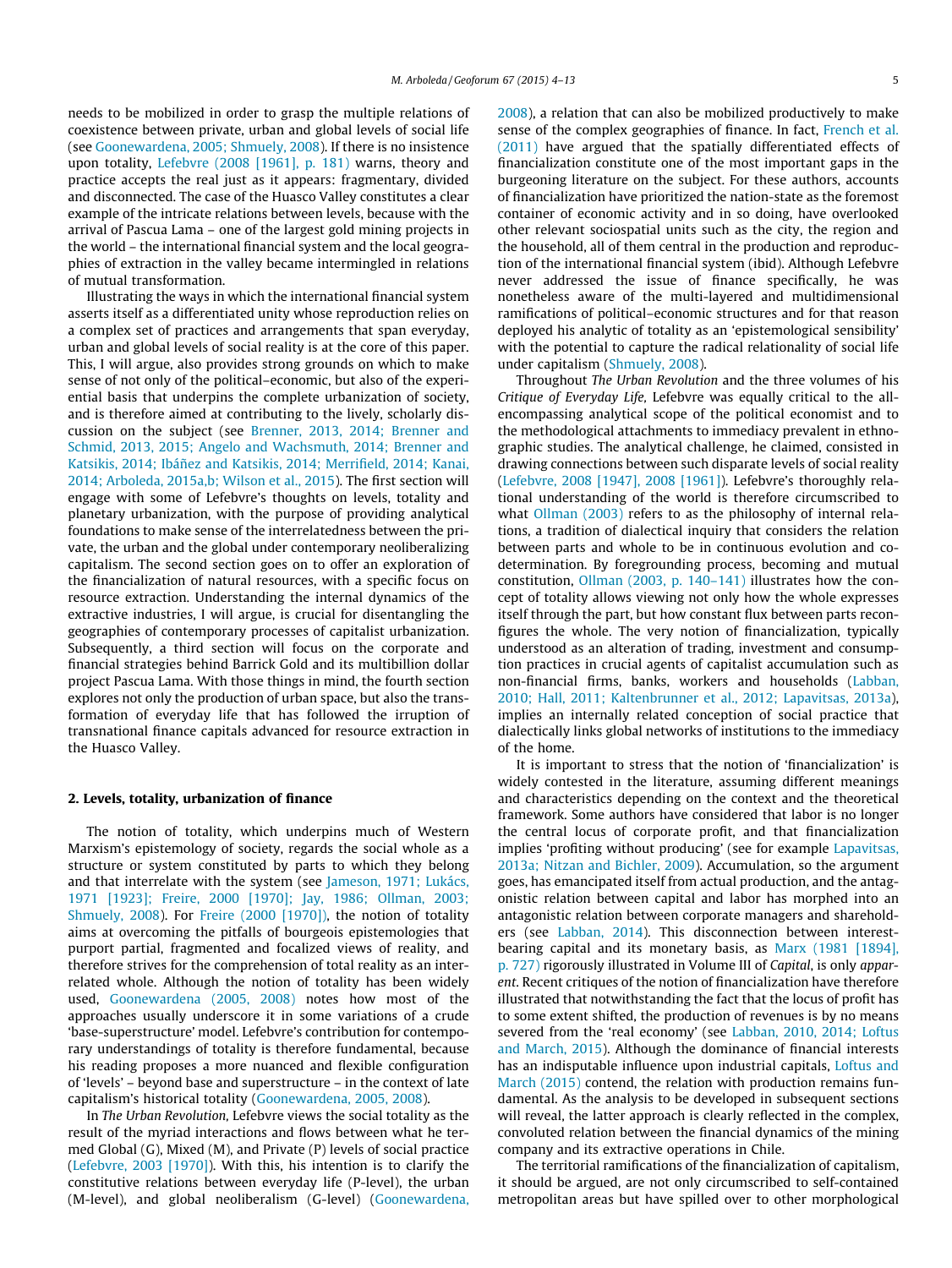expressions of the urban. Before the current planetary moment of urbanization, the production and reproduction of the industrial and pre-capitalist city had always hinged upon the extraction of natural resources in surrounding hinterlands. With the unrelenting growth of large urban agglomerations in the wake of globalizing capitalism, theorists of planetary urbanization have argued that remote and biogeographically crucial areas are being continuously enclosed and operationalized in order to cope with the material requirements of demographic concentration (see [Brenner, 2014;](#page-8-0) [Brenner and Schmid, 2015](#page-8-0)). This process was initially conceptualized by Lefebvre in The Urban Revolution as a contradictory movement of implosion/explosion whereby agglomeration in cities (an implosion) is invariably coupled with the rendering of infrastructures for tourism, communications, logistics, waste disposal, and resource extraction (an explosion) across space ([Lefebvre, 2003](#page-8-0) [\[1970\], p. 14](#page-8-0)). This process of explosion has been dramatically intensified in recent years as a result of a combination of neoliberal governance frameworks, financialized capitals and sophisticated technological innovations in land surveying, automation, transportation and communications (see [Arboleda, 2015a,b; Ibáñez](#page-8-0) [and Katsikis, 2014](#page-8-0)).

As a fundamental driving agent of this urban explosion, finance capital provides the momentum required for investment-intensive projects aimed at energy production, manufacturing, resource extraction or logistical arrangements at gargantuan scales (see for example [Harvey, 2006 \[1982\]; Merrifield, 2014](#page-8-0)). For [Harvey](#page-8-0) [\(2006 \[1982\], p. 295\),](#page-8-0) fictitious capitals (i.e. credit and paper moneys) must necessarily be created ahead of real accumulation. Therefore, massive investments in the built environment, such as the ones required for mining projects, would be simply untenable without systematic engagements between physical producers and the credit system ([Harvey, 2006 \[1982\]](#page-8-0)). Along this process, stock exchanges, traders, institutional investors and technocrats become interwoven in relations of mutual transformation with remote geographies that become rapidly urbanized. In the end, Harvey notes, fictitious capital and land markets decisively determine the allocation of capital to land, thereby shaping the geographical structure of production, consumption, the dynamics of spaces of reproduction and the divisions of labor (ibid, p. 369).

In contradistinction to liberal political philosophies that con-strue the individual fact as isolated and self-contained, [Jameson](#page-8-0) [\(1971\)](#page-8-0) notes how dialectical thinking foregrounds the network of relations where the item may be embedded. With the Lefebvrean analytic of levels as an essential critical weapon, the case study to be developed will illustrate how micro-financial practices at the level of the household are internally related to broader transformations in the global economy. As [Ollman \(2003\)](#page-8-0) illustrates, the whole expresses itself through the part, so that the part can be taken as a form – albeit partial – of the whole. Marx's scientific study of capitalism, for example, set out to chart the inner dynamics of the global political–economic system with the materiality of the commodity as a starting point. Likewise, and as the case study of Pascua Lama will illustrate, the proliferation of household debt in Vallenar can be interpreted as the concrete – albeit partial – expression of broader transformations taking place not only in the mining industry, but in global geographies of retail banking and financial capitalism.

An emphasis on totality is therefore of fundamental relevance in studies of financialization, especially against the backdrop of dominant strands of thought that tend to fetishize specific levels of social reality. Thus, one the one hand, a neo-Latourian stream of scholarship that develops micro-sociological explanations of how financial markets are 'performed' by human and nonhuman agents/actants, reifies the interactional attributes of finance in place-based contexts at the expense of drawing broader connections with political and economic transformations (for a critique see [Hall, 2010; Christophers, 2014;](#page-8-0) in urban studies, see [Brenner](#page-8-0) [et al., 2011\)](#page-8-0). On the other hand, [French et al. \(2011\)](#page-8-0) illustrate how the field of International Political Economy tends to prioritize the nation state as the foremost container of financial activity. This, [French et al. \(2011\)](#page-8-0) argue, obfuscates the myriad interconnections between the state and the geographies of the household, the city, and the international financial system.

The notion of 'financial ecology' developed by [Leyshon et al.](#page-8-0) [\(2004\)](#page-8-0) and by [Seabrooke and Tsingou \(2009\)](#page-9-0), however, constitutes an interesting alternative to the Scylla and Charybdis of these approaches. Authors in this tradition have illustrated the role that the quotidian spaces of the middle-class North American suburb play in the reproduction of the global financial system, where marginalized households usually assume the burden of the most predatory forms of financial intermediation [\(French et al., 2011;](#page-8-0) [Hall, 2011\)](#page-8-0). Extrapolating analytical categories developed in the context of the Global North to other parts of the world can nonetheless be problematic, as authors in the postcolonial urban studies tradition have argued (see for example [Roy, 2009;](#page-8-0) [Robinson, 2011\)](#page-8-0). However, and to the extent that capitalism is a political–economic system that hinges upon the universalization of the commodity form and its attendant social relations, it is important to develop categories of analysis that despite being sensitive to situated specificity, have enough analytical traction for explaining processes that are not geographically bound.

Recent work on urban studies (see [Brenner and Schmid, 2015;](#page-8-0) [López-Morales, 2015\)](#page-8-0) and the social sciences in general [\(Chibber,](#page-8-0) [2013\)](#page-8-0) aims precisely in the direction of harmonizing contextually specific theorization with a genuinely cosmopolitan epistemological approach that cuts across north/south divides. This is precisely what the notion of totality aims at illustrating, because the expansion of capitalism on a world-scale requires equally encompassing critical epistemological apparatuses that are also sensitive to context specificity. For [Lefebvre \(2008 \[1961\], p. 56\),](#page-8-0) although human reality includes a conception of the social whole, it nonetheless expresses itself in fragmented actions, objects, and gestures. An insistence of totality, according to Lefebvre, allows overcoming the fragmentation of immediacy and rendering into view the multiple determinations that produce the concrete [\(2008 \[1961\]\).](#page-8-0) To the extent that processes of financialization spill over from corporate headquarters and stock exchanges to the most intimate space of the (Western/non-Western) household, this paper illustrates how planetary urbanization is a process that encompasses the whole globe and simultaneously manifests itself locally through variegated sociospatial effects. Therefore, and to understand the role of Pascua Lama within the context of global urban transformations, the next section explores the existing relation between financialization and natural resources.

#### 3. The financialization of natural resources

As a result of the 1993–2013 commodity boom that was set into motion by a voracious demand for raw materials from rapidly industrializing Asian economies, contemporary forms of resource extraction have been considered to be among the most important historical determinations of planetary urbanization (see [Arboleda,](#page-8-0) [2015a,b; Brenner and Schmid, 2015; Wilson et al., 2015\)](#page-8-0). Dramatic price increases in oil, metals, timber, coal and food led to massive flows of foreign direct investment across various regions of the Global South with the aim of developing many sorts of extractive operations [\(Arboleda, 2015a\)](#page-8-0). Actual growth in construction and manufacturing has evolved hand in hand with an increasing tendency of physical producers in the extractive industries – mining, oil and energy firms – to systematically orient their corporate behavior and strategies toward financial and/or speculative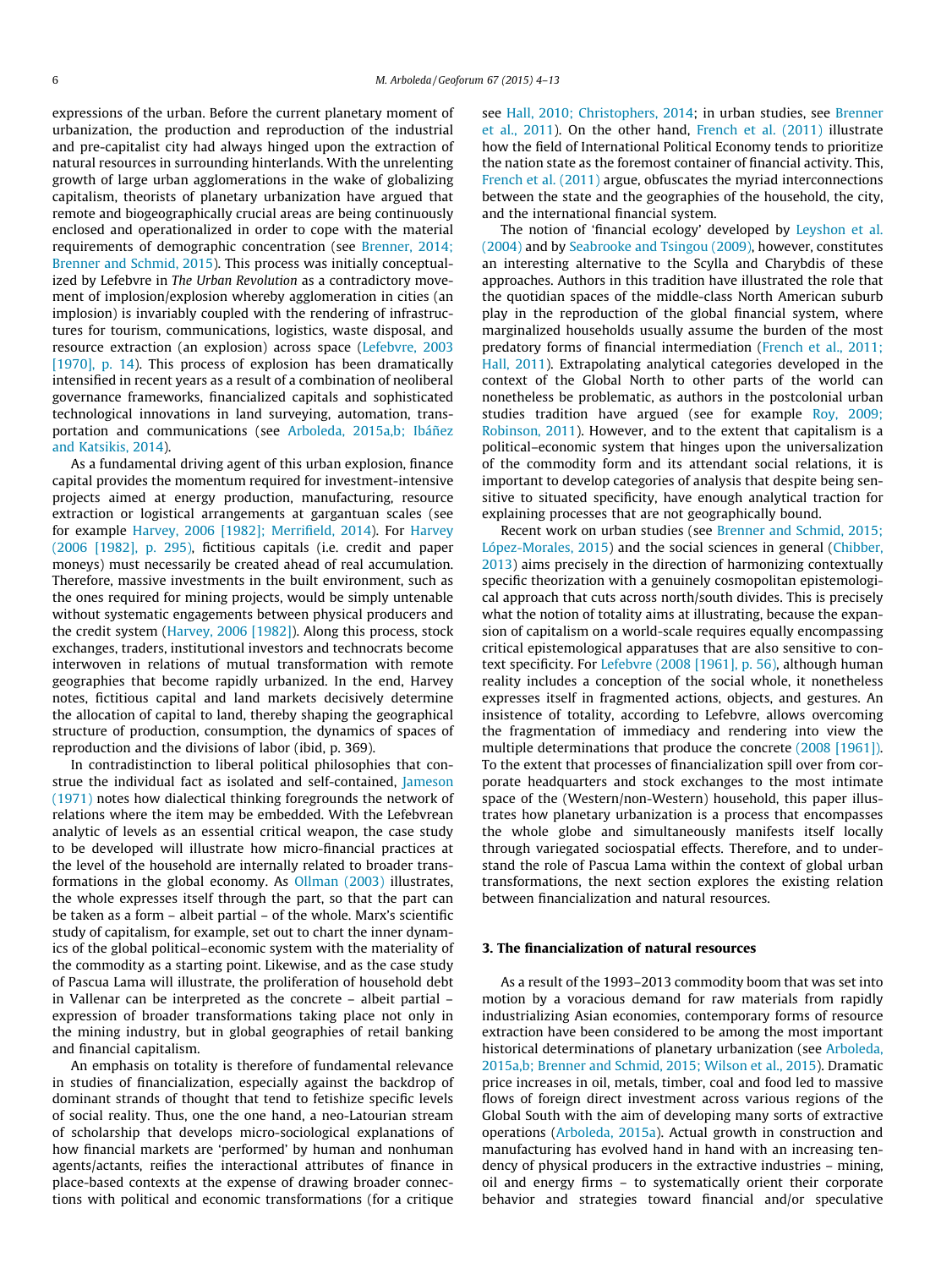operations (see for example [Kaltenbrunner et al., 2012; Labban,](#page-8-0) [2010, 2014; Loftus and March, 2015](#page-8-0)).

Expected future scarcity of raw materials – which more than often is artificially fabricated or dramatized by financial actors – as a result of heightened demand by productive capital, contributes to the speculative frenzies that have driven price increases across most raw materials during the last two decades. Publicly traded oil companies, for example, tend to exaggerate the size of their reserves because in so doing, they also manage to inflate and distort the price of their shares in stock markets [\(Labban, 2010](#page-8-0)). As [Tsing](#page-9-0) [\(2005\)](#page-9-0) has noted, investment-intensive activities necessarily rely on the self-conscious production of spectacles (i.e. distorted representations of reality) in order to gather the capital needed to operate and expand. The financialization of natural resources is clearly observed in terms of the growing share of commodity derivatives of total derivatives traded. According to [Kaltenbrunner et al.](#page-8-0) [\(2012\),](#page-8-0) between 2004 and 2007 the gross value of commodity derivatives traded on over the counter (OTC) markets went from USD 176 billion to USD 690 billion, something that represents an increase in the relative share from 2.8% to 6.2% (p. 12).

Besides speculative frenzies, it should be noted that the financialization of natural resources also encompasses a substantial transformation in corporate behavior among physical producers. Such altered behavior from non-financial firms is circumscribed within a general tendency that has been labeled ''shareholder value" (see [Froud et al., 2000](#page-8-0)), by which corporate managers, in seeking to compensate for poor performance in terms of physical production, instilled a universal competition for financial results ([French et al., 2011](#page-8-0)). Since the 1990s, corporate managers have been increasingly oriented toward achieving financial value for shareholders, something that is of course realized through financial engineering ([Froud et al., 2001](#page-8-0)). For example, [Labban \(2014\)](#page-8-0) notes how in the US, the payout ratio (i.e. the ratio of dividends to net corporate profit) for oil companies went from being on average around 41% between 1963 and 1979, growing to around 50% between 1980 and 1989, and soaring to 84% in 2008 (p. 484).

According to [French et al. \(2011\)](#page-8-0), the system of shareholder value is driven by the proliferation of financial coupon ownership among middle class households and workers, whose premiums become pooled and managed by institutional investors seeking to increase the value of those assets. It is in this very circularity between financial institutions and households where we can begin to grasp the myriad relations of co-determination between levels of social reality. As representatives of pooled assets, institutional investors tend to be unyielding in their relations with corporate managers of the companies in which they own stock. This, [Froud](#page-8-0) [et al. \(2000\)](#page-8-0) contend, leads to huge pressure over management strategies, jeopardizing long-term integrity within the firm in order to favor short-term returns, something that as we shall see in the sections that follow, is patently reflected in Barrick Gold's corporate strategies.

According to [Labban \(2014\),](#page-8-0) shareholder value has resulted in catastrophic consequences for the workers and geographies that in some ways or others are affected by the extractive industries. This, Labban contends, is because instead of slowing down material production – as mainstream readings of financialization would seem to suggest – managerial strategies have aimed at intensifying it, albeit substantially degrading the ways in which it takes place. Mergers and acquisitions, plant closures and capacity reduction, divestments, outsourcing and offshoring, streamlining and ultimately, job destruction, [Labban \(2014\)](#page-8-0) argues, are the bread and butter of the restructurings that companies continuously implement in their pursuit for shareholder value. With those considerations in mind, the section that follows takes a close look at the inner workings of the gold mining industry, to then focus specifically on Barrick Gold and its flagship project Pascua Lama.

### 4. Barrick gold and the financialization of capitalism

The historical turning point in the international price of gold is usually attributed to the collapse of the Bretton Woods agreement in 1973 (see [Tsing, 2005; Suárez, 2012; Kaltenbrunner et al., 2012\)](#page-9-0), when the US government under the presidency of Richard Nixon decided to suspend the convertibility of the US dollar to gold. As a result, the US dollar became a fiat currency and the price of gold, which for almost thirty years had been held constant at around USD 35 per ounce, became subject to increased international demand and market volatility. Not surprisingly, its price skyrocketed during the years that followed the collapse of the Bretton Woods agreement, reaching its peak at USD 1837 per ounce in 2011. According to a special issue of New Internationalist on the gold industry, current prices have made gold mining a very troublesome business because previously remote and abandoned mining sites have once again become profitable and are consequently being reopened.<sup>1</sup>

In this context of increasing international demand and price fluctuations, Barrick Gold has become one of the most important companies in the gold mining industry, with operations in five continents and mineral reserves of 104 million ounces of gold, 888 million ounces of silver and 14 billion pounds of copper as of December 2013.<sup>2</sup> Registered in the Toronto Stock Exchange, Barrick extracted 7.42 million ounces of gold in 2012 and reached an operating cash flow of USD 4.2 billion in 2013, $3$  thus becoming the largest gold producer in the world<sup>4</sup>. According to [Tsing \(2005\),](#page-9-0) Barrick Gold is a company that has thrived on risk since its very beginnings, when Peter Munk – its founder – managed to make a fortune from the purchase of a Nevada Mine in 1986 that turned out to be the most profitable gold discovery in the world, pushing the company into a leading position. Barrick's strategy still reflects the ambition that gave it notoriety in the 1990s and as a result, has been able to grow steadily through an aggressive combination of production and acquisition of already existing gold properties, currently boasting 26 gold mines, in addition to further projects under development in Australia, North America, South America and Africa.<sup>5</sup>

Gold production alone has not been the only driver of Barrick Gold and of the mining industry in general, as companies have been increasingly reliant on the combination of actual physical production with intricate financial strategies that – most notably – include systematic issuance of corporate debt and hedging. Thus, according to the Wall Street Journal, during the last decade the largest gold mining corporations (Barrick Gold, Goldcorp, Newcrest and Newmont) generated the massive amount of USD 47.5 billion in operating cash flows [\(Oliver, 2012\)](#page-8-0). What is particularly problematic is that despite generating such revenues, these companies spent USD 68.5 billion – of which USD 43.4 billion corresponded to net capital expenditures. To cover this gap in their balance sheets, these companies opted for recurring to the issuance of equity shares before stock exchanges, which increased by 117% (ibid; [De](#page-8-0) [Los Reyes, 2014](#page-8-0)). To fund over runs in operational costs, [De Los](#page-8-0) [Reyes \(2014\)](#page-8-0) notes how Barrick Gold in particular has repeatedly relied on a combination of internal financing, corporate debt and share issuances, something that has allowed it to maintain its leadership among physical producers. Such financially-oriented strategies, [De Los Reyes \(2014\)](#page-8-0) argues, led Barrick Gold to issue shares

<sup>&</sup>lt;sup>1</sup> New Internationalist, September 2014 issue.

<sup>2</sup> Barrick Gold's website: <http://www.barrick.com/company/profile/default.aspx> (accessed 12 September 2014).

According to data from Barrick Gold's 2013 annual report.

See Mining.com ([http://www.mining.com/top-10-gold-company-production-for-](http://www.mining.com/top-10-gold-company-production-for-2012-80750/)[2012-80750/,](http://www.mining.com/top-10-gold-company-production-for-2012-80750/) accessed 12 September, 2014).

<sup>5</sup> Data from Gold Investing News ([http://goldinvestingnews.com/investing-in](http://goldinvestingnews.com/investing-in-gold/top-10-gold-producers)[gold/top-10-gold-producers,](http://goldinvestingnews.com/investing-in-gold/top-10-gold-producers) accessed 12 September 2014).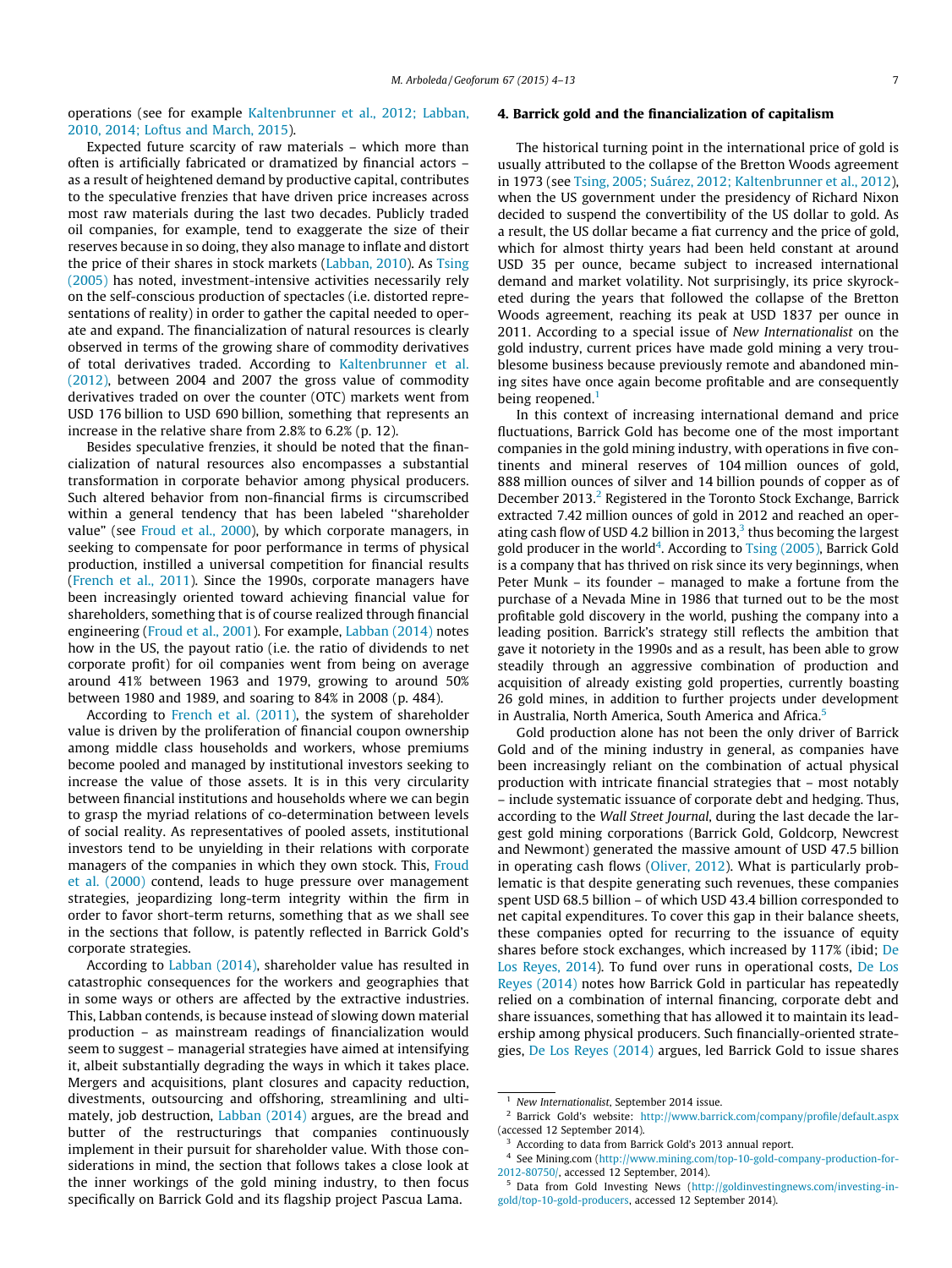for USD 3 billion in 2009 and for USD 4 billion in 2013, in themselves the two largest equity offerings in the history of the Toronto Stock Exchange.

Furthermore, the pervasiveness of financial logics in the company's corporate governance can also be observed in its increasing orientation toward shareholder value as a result of the pressures exerted by institutional investors. Due to the underperformance of stocks, these investors have pressured the management to abandon a growth-oriented strategy because in their view, that undermines the ability of the company to deliver shareholder returns (see [De Los Reyes, 2014\)](#page-8-0). Therefore, the company has recently adopted a more conservative approach on capital allocation, which it has chosen to encapsulate under the motto ''returns will drive production, production will not drive returns" (ibid). $6$ With this, Barrick Gold begins to reflect the general trend among physical producers described by [Labban \(2010\)](#page-8-0), whereby internal power structures tend to shift in order to align the interests of managers with those of shareholders, leading to prioritize short-term profits over long-term growth. In the company's 2013 annual report, Peter Munk argued that a comprehensive overhaul of the business strategy was being implemented in order to shift the focus from ''production growth to maximizing free cash flow and riskadjustment returns" (Barrick Gold's Annual Report 2013, p. 3).

The role of the state as a mediating agent in the expansion of physical production has also been crucial. The case of Chile, for example, is highly illustrative of how political strategies and economic policies implemented at the level of the state create the material conditions for investment frenzies that can lead to vast inflows of foreign capital. According to [Taylor \(2006\),](#page-9-0) one of the key reforms implemented by the Chicago Boys during the military regime consisted in reconfiguring the relation between domestic accumulation and global capitals. By contrast to national developmentalist models that had tended to protect domestically located productive capitals, neoliberal reforms prioritized capital in its money-form rather than as production ([Taylor, 2006](#page-9-0)). Such shift from productive capital to money form was forged through a process of deregulation of both trade and finance. Policies of financial deregulation and various forms of subsidies continued to be implemented by post-authoritarian governments, creating a very favorable business climate for large mining corporations like Barrick Gold, which after the 1990s started to develop low-cost, largely profitable investment projects across Chile's national territory.

By recurring to the Lefebvrian framework of levels, we are able to perceive the financialization of the mining corporation not as an isolated economic fact, but as entangled in the wider process of financialization of capitalism, where middle classes and the nation state also shift their focus toward financial activity. Dialectical thinking allows us to draw connections between these seemingly disparate and autonomous transformations and recast them as embedded in the complex network of relations of an internally differentiated historical totality. This will become the more evident when, in the subsection that follows, we shift the focus of attention toward the actual geographies of extraction through the case of Pascua Lama, Barrick Gold's flagship project and one of the largest untapped gold deposits in the world.

#### 5. Pascua Lama and Barrick Gold's corporate strategies

Located in the Andes at around 4600 m above sea level, amidst millenary glaciers, primordial rocks and near the source of the Huasco River, Pascua Lama is one of the largest and most controversial gold mining projects in Latin America. Set to be developed between Chilean (70%) and Argentinean (30%) territory, Pascua

Lama is the first binational mining project in the world. Its particular appeal lies in the fact that its estimated gold deposits amount to 16.9 million ounces of gold and 594 million ounces of silver that would be extracted over an area of 16.5 square kilometers [\(Urkidi,](#page-9-0)  $2008$ ) at an annual rate of 800,000 ounces per year.<sup>7</sup> Initially branded ''the largest, low cost mine in the world" (see [De Los](#page-8-0) [Reyes, 2014\)](#page-8-0), Barrick estimated that its construction costs would be around USD 1.1 billion, yet numerous setbacks and complications made that figure grow more than five-fold. According to the company's Annual Reports, consolidated capital expenditures on Pascua Lama for the 2000–2013 period amount to USD 6.6 billion, and this figure is set to keep moving upwards as the company faces even more obstacles from several fronts.

Such cost overruns evince the fact that the relation between the sphere of corporate finance as a driver of revenues and the sphere of production is anything but severed. It also demonstrates that there is no unilinear relation of causality between levels, as the relations of production taking place in Pascua Lama have not only been passive recipients of power structures, but have themselves determined much of what happens at stock exchanges and courts in Toronto and New York. Lefebvre's reading of totality avoids mechanistic explanations of socio-economic transformations, and in line with the philosophy of internal relations, shows how the dynamic movement of parts also exerts a constitutive effect on the evolution of the whole. As Pascua Lama was projected as an open cast mine, experts and communities warned from the beginning that the effects on glaciers and rivers would be devastating ([Molina and Yáñez, 2008](#page-8-0)). Although the license was granted in 2006 with around 400 caveats after nearly 16 years of preliminary explorations,<sup>8</sup> the construction of the mine did not begin until 2009, a year in which Barrick Gold started to incur in serious cost over runs and went from spending USD 202 million in 2009 to USD 724 million in 2010 and then all the way up to USD 1.9 billion in 2013. $9$ 

Setbacks and obstacles in corporate operations have been very common, because as a result of restructurings, cost optimization strategies and layoffs, the mine has tended to perform under very poor standards.<sup>10</sup> While executives in Toronto make every effort at performing financial alchemic transformations in order to increase dividends to shareholders, the company's engineers and managers at the extraction site strive for reducing by all means possible the costs associated with actual material operations for the sake of 'shareholder value'. According to [Salinas \(2007, p. 111\)](#page-8-0), serial layoffs have also been at the core of Barrick Gold's strategies for maximizing profit and disciplining the workforce because as a result, the rate of unionization in Pascua Lama has reduced dramatically. As a result, the company has been repeatedly facing lawsuits, investigations, suspensions and fines of up to USD 17 million, something that has greatly undermined corporate operations. The company kept this information occluded from shareholders until a 2013 report from Greenpeace alerted them to the numerous obstacles faced by the company in Chile (see [Greenpeace, 2013\)](#page-8-0). In 2014, institutional investors filed a class action lawsuit against Barrick Gold before the Ontario Superior Court of Justice for USD 6 billion, under allegations of concealing relevant information on extractive operations.<sup>11</sup>

Most importantly, what the case of Pascua Lama demonstrates is the fact that, as [Moore \(2014\)](#page-8-0) contends, financial markets are indeed powerful ways of organizing nature. If anything, the 'driven

<sup>6</sup> See Barrick Gold's 2013 Annual Report, p. 1.

<sup>7</sup> Barrick Gold's 2002 Annual Report, p. 30.

<sup>8</sup> See report by Reuters Latin America, 10 April 2013 [\(http://lta.reuters.com/](http://lta.reuters.com/article/domesticNews/idLTASIE93906W20130410?pageNumber=2%26virtualBrandChannel=0) [article/domesticNews/idLTASIE93906W20130410?pageNumber=2&virtualBrand](http://lta.reuters.com/article/domesticNews/idLTASIE93906W20130410?pageNumber=2%26virtualBrandChannel=0) [Channel=0,](http://lta.reuters.com/article/domesticNews/idLTASIE93906W20130410?pageNumber=2%26virtualBrandChannel=0) accessed 15 August 2014.

<sup>&</sup>lt;sup>9</sup> In accordance with data from Barrick Gold's 2006–2013 annual reports.

<sup>&</sup>lt;sup>10</sup> Interview with a member from Semillas de Agua, 27 November 2013.

<sup>11</sup> The Globe and Mail, 22 May 2014 ([http://www.theglobeandmail.com/report-on](http://www.theglobeandmail.com/report-on-business/industry-news/energy-and-resources/barrick-named-in-class-action-suit-over-troubled-pascua-lama-project/article18798574/)[business/industry-news/energy-and-resources/barrick-named-in-class-action-suit](http://www.theglobeandmail.com/report-on-business/industry-news/energy-and-resources/barrick-named-in-class-action-suit-over-troubled-pascua-lama-project/article18798574/)[over-troubled-pascua-lama-project/article18798574/](http://www.theglobeandmail.com/report-on-business/industry-news/energy-and-resources/barrick-named-in-class-action-suit-over-troubled-pascua-lama-project/article18798574/), accessed 24 July, 2014).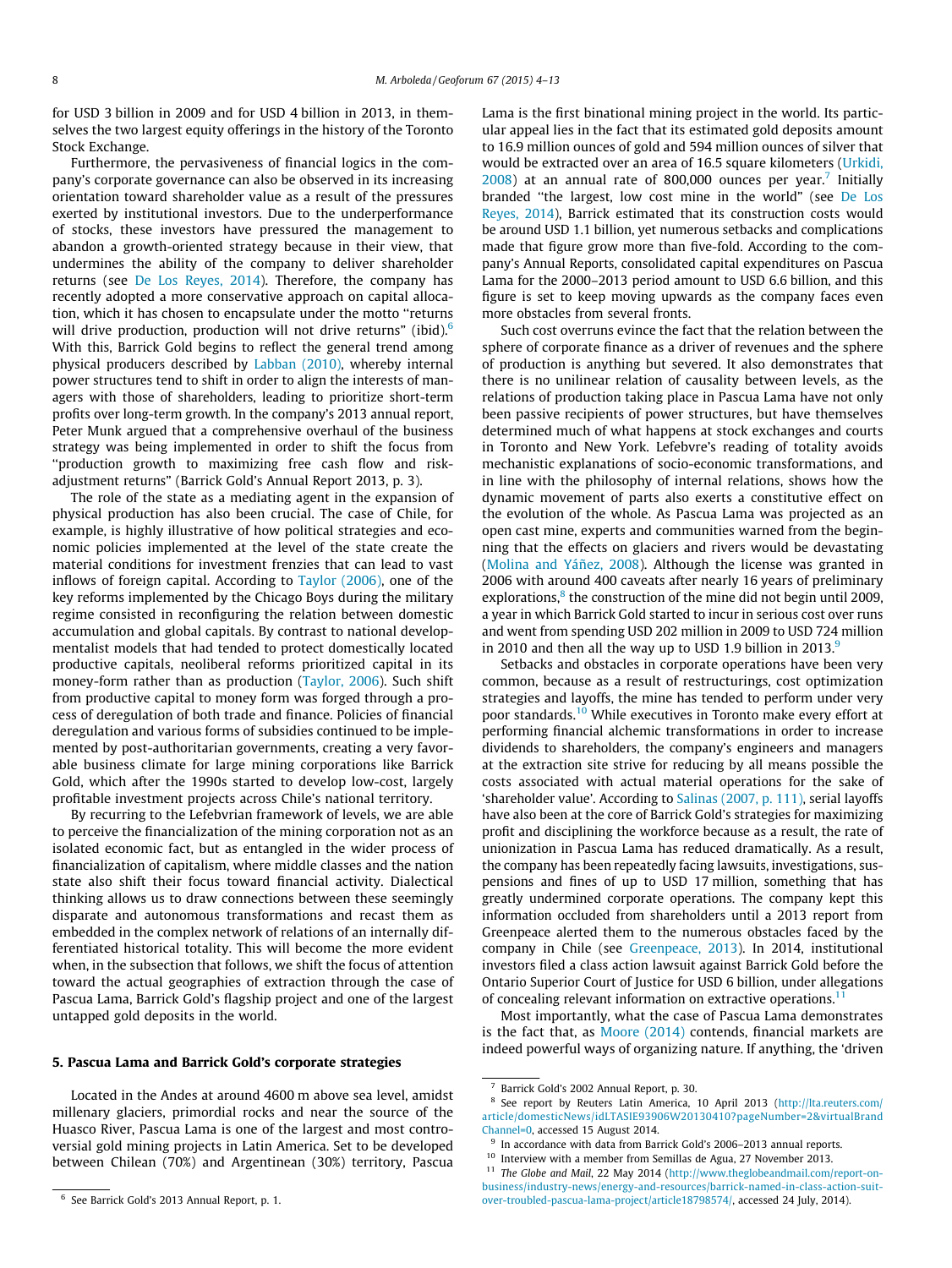by returns' corporate strategy has proven to exert chaotic effects on the ground, with rivers being polluted, glaciers destroyed, crops diminished, workers laid off and impoverished and communities in a state of continuous anxiety and distress. The fractured landscapes of urbanization that have emerged in the Huasco Valley, it should be noted, have not been limited to effecting transformations in landscapes and built environments, for also social, cultural and financial practices have been reconfigured ostensibly. In that sense, the remainder of the paper will illustrate how planetary urbanization trickles down to everyday economic and financial practices in Vallenar, the main town of the Huasco Valley.

#### 6. Financialization of everyday life in the Huasco Valley

Vallenar is the main town of the Huasco Valley, both demographically and administratively, as it is the capital of the Huasco Province.<sup>12</sup> Its location is strategic in geographical terms because it is next to the Pan-American Highway, a 28,500 km road network that cuts across Chile from south to north and leads all the way to the US and Canada. It is also located equidistantly between the mountain range – where vineyard agriculture, Pascua Lama and other mining projects are being developed – and the coast – where power plants are interspersed with tailings dams and olive plantations. It is therefore the point of convergence and hub of population flows, economic activity, logistical operations and political institutions. A member of the Council for the Defense of the Huasco Valley noted how before the mining boom, Vallenar had a deeply entrenched rural identity that gravitated around self-sustaining local economies based on small landholding and trade.<sup>13</sup> Although local communities tend to interpret their current situation against the backdrop of a supposedly harmonious past, the Huasco Valley's landscapes had already been shaped and reshaped prior to the commodity boom by problematic rounds of territorial restructuring emerging from national-developmentalist projects, hacienda land tenure schemes, $14$  and colonial rule.

Previous rounds of territorial restructuring, however, are not comparable in intensity or scale to the ones that followed the emergence of neoliberalizing capitalism. Since the turn of the century, when inward foreign direct investment started flowing haphazardly in the pursuit for raw materials, Vallenar began to undergo dramatic transformations at a very fast pace, becoming the centerpiece of a process of extended urbanization that has stretched across all of the Huasco Valley. In less than ten years, the people of Vallenar experienced the arrival of the urban fabric not only in terms of transformations to the built environment, but also in terms of ways of living, as electronic devices, satellite television, retail stores, consumer culture and several other artefacts and practices became part and parcel of their everyday lives.<sup>15</sup> Microeconomic distortions caused by inward flows of investment, a local state official argued, led to a state-driven boom in infrastructural development, as new roads were built, and also local public works like sports facilities, schools and parks were developed as well. $16$ 

At the mixed level, extended urbanization in Vallenar was also reflected in the housing market, which grew at a dizzying pace, and with price increases of up to 300%. Construction companies from Santiago such as P.I., Santa Beatriz and Inca began to develop housing projects with around 700 houses each, including the first high rise housing project in Vallenar, which amounts to 300 flats. $17$ According to an activist, such price increases resulted in intraurban displacement, as many local tenants were no longer able to afford rents and had to move either to the town's periphery or to other cities like Copiapó and Calama. $18$  Furthermore, and possibly foreseeing incoming flows of well-paid floating populations working temporarily at mining and energy projects, local investors built hotels, restaurants, bars, residence halls and private accommodations, all of them quite successful for a period of time until mining projects began to face legal problems before courts and regulatory agencies. As a result, the town went from a growth rate of 0.4–2.6 hectares per year. $19$ 

Most importantly for the purpose of this paper, it should be noted that microeconomic distortions driven by mining investments also attracted retail chains, which began to open several branches in Vallenar. The arrival of such chains is perhaps something that attests to how different levels of social reality interpenetrate and shape the ways in which urban space is produced, both materially and representationally. Although retail stores indeed determine to a large extent the internal dynamics of households, the framework of levels allows us to visualize how such relations of mutual constitution are at the same time internally related with processes taking place at broader domains of social practice. Thus, the proliferation of retail chains in Chile is circumscribed within a global tendency that took place from the 1990s onwards and consisted of the expansion of debt and retail banking across diverse segments of mass consumption as a result of the retreat of the state in the provision of public goods and the intensification of international trade. [Ossandón \(2014\)](#page-8-0) notes how in Chile, there are more than four retail cards per bank card, an outrageous figure when seen in perspective with other countries where the same rate fluctuates between 0.25 (Colombia), 0.9 (United States) and 1.5 (Brazil) (ibid, p. 430).

The proliferation of credit offered by retail stores in Chile also reflects the tendency observed by [Lapavitsas \(2013a\)](#page-8-0) at the global level, whereby non-financial enterprises become increasingly involved in financial processes on an independent basis, without recurring to banks. In Chile, this shift in corporate behavior became distinctly rooted in corporate governance structures when retail chains began to realize that the issuance of credit cards not only allowed them to eschew intermediation fees charged by banks as well as value-added tax, but that it was also a very good business in its own right [\(Ossandón, 2014\)](#page-8-0). As such, they began to develop increasingly differentiated financial products to be consumed by the Chilean middle classes (see [Marambio, 2011; Ossandón,](#page-8-0) [2014](#page-8-0)). As financial ecology authors have argued, the financial system tends to make great efforts in order to project its networks into different types of financial landscapes, especially aiming at those made up of less privileged individuals and households at the margins of society [\(Wyly et al., 2008; French et al., 2011\)](#page-9-0). According to [Marambio \(2011\)](#page-8-0), retail chains in Chile fit into this very logic, as their aim is to 'include' segments of the population that do not have any access to finance under regular creditscoring standards. Students, housewives, retired workers and even

<sup>&</sup>lt;sup>12</sup> According to the National Library of Congress (BCN 2013), the estimated population of Vallenar in 2012 was 46.207.

Interview with a member from the Council for the Defence of the Huasco Valley (28 November, 2014).

 $14$  The hacienda was the foremost unit of mercantile agricultural production during colonial periods in Latin America. It was based on feudalistic social relations and although it subsisted to some extent after colonial rule ended, it was gradually superseded by industrialized agriculture in the nineteenth and twentieth centuries.

Interview with a member from the Council for the Defence of the Huasco Valley, 28 November, 2013.

<sup>&</sup>lt;sup>16</sup> Interview with an official from Vallenar's Planning Department (SecPlan), 3 December 2013.

 $17$  Interview with an official from Vallenar's Planning Department (SecPlan), 3 December 2013.

<sup>&</sup>lt;sup>18</sup> Interview with a member from the Council for the Defence of the Huasco Valley, 3 December 2013.

<sup>&</sup>lt;sup>19</sup> Interview with an official from Vallenar's Planning Department (SecPlan), 3 December 2013.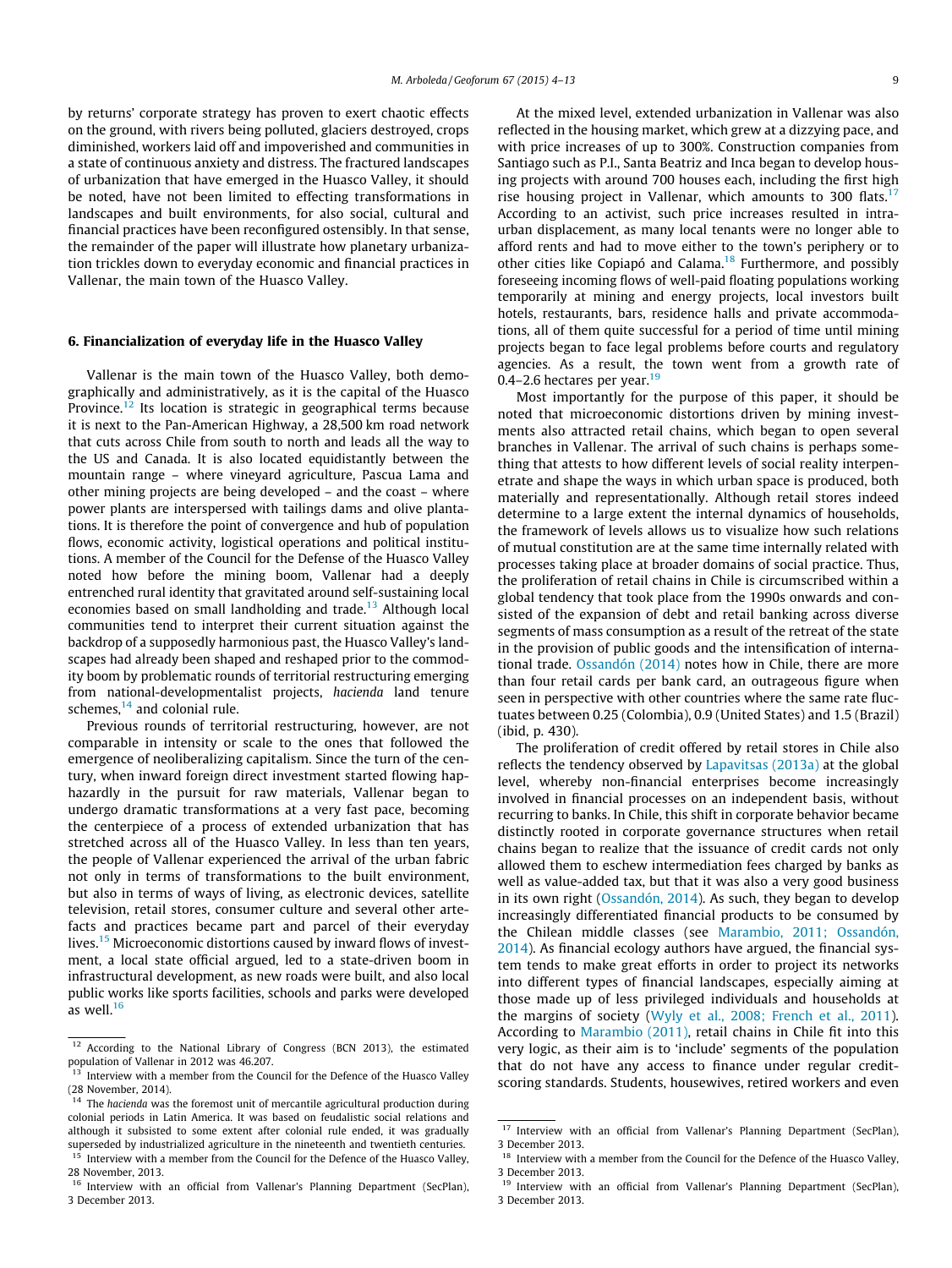the unemployed become the recipients of these retail financial products and since they are considered ''high-risk", are charged higher commissions, fees and interests ([Marambio, 2011](#page-8-0)).

Accordingly, the types of financial practices that have proliferated among the households, workplaces and streets of Vallenar with the irruption of the urban fabric are the result complex processes of economic transformation that stretch from the experiential to the planetary. The forms of predatory lending that have been projected across the geographies of Vallenar thus reflect these determinations, because the local population is usually underremunerated, outsourced, self or temporarily employed. As a result, the types of retails chains that have opened branches in Vallenar are those renowned in Chile for having a low-income customer base, and for targeting marginalized, financially illiterate segments of the population. Stores of these retail chains offering all sorts of household appliances, iPads, clothing, medicines, holiday packages and most importantly, credit cards, have now become part and parcel of Vallenar's urban landscape.

The configuration and reconfiguration of these credit landscapes allows us to visualize the eminently uneven nature of processes of extended urbanization, because the types of financial actors that have ensued the arrival of transnational mining are precisely the ones that specialize in 'high-risk' consumers. Top tier retail stores like Falabella, an interviewee noted, $20$  have been by contrast completely uninterested in Vallenar despite the region's rapid economic growth. Specific data that illustrates in quantitative terms the extent to which households have become financialized as a result of their interaction with retail stores is not available because retail stores have not been declared to be properly financial institutions and are therefore not required to report retail financial activity to regulators. However, and as Fig. 1 illustrates, the amount of private credit allocated by banks – which by contrast is rigorously reported to regulatory authorities – can perhaps illustrate the extent to which local households and firms have been increasingly reliant on the financial system.

Another very striking trend that is evinced in Fig. 1 is perhaps the correlation between capital expenditures by Barrick Gold in its Pascua Lama project and the amount of credit allocated locally by banks and other financial institutions. With this, the interpenetration of levels and the manifold determinations that on the one hand transform corporate governance structures in Toronto and on the other, lead to a profound reconfiguration of consumption and financial practices in geographically remote places – like Vallenar – start to appear not as ontologically distinct fragments but as parts of an internally related totality. For Lefebvre, it is precisely in everyday life where the interpenetrations between the natural and the historical are concretely realized [\(Lefebvre, 2008 \[1947\]\)](#page-8-0). Financial practices, especially when they are performed within an institutional, corporate setting, are distinctively constitutive of the urban and in that sense, Vallenar has not only been urbanized by becoming the recipient of infrastructures and built environments, but also by shifting frameworks of everyday activity. As such, financial intermediation and sales in hotels and restaurants are two further variables that also evince how shifting frameworks of interaction among the local community tend toward an increasingly predominant role of finance and consumption (see Fig. 2).

During my fieldwork in Vallenar, the extent to which local economies had been completely distorted by incoming flows of money could be easily inferred simply by eating at a restaurant. The menus of several restaurants and pubs in the town center boasted similar prices to those located in central London. Financial intermediation is also rampant (see Fig. 2), and given the sort of



Fig. 1. Credit allocations in Vallenar vs capital expenditures (Pascua lama). Source: Author with data from Barrick Gold's annual reports and the SBIF's 2005–2014 annual reports on credit allocations (Barrick Gold's annual reports are available at the company's official website ([www.barrick.com\)](http://www.barrick.com), and the SBIF's annual reports on credit allocations are available at the organization's website [\(www.sbif.cl](http://www.sbif.cl)).)



Fig. 2. Financial intermediation and sales of hotels and restaurants in Vallenar. Source: Author with data from the Chile's Internal Revenue Agency's (SII in Spanish) 2013 report of regional economic activity (Available at the SII's website [\(www.sii.cl](http://www.sii.cl), accessed 23 September, 2014).)

credit that is offered to the local community by second tier retail stores and other sorts of intermediaries, urban space is being produced in profoundly uneven and unjust ways. Christian [Schmid](#page-8-0) [\(2014\)](#page-8-0) notes how commuting is perhaps a clear example of how the urban landscape is produced through quotidian, situated routines. Following that line of argument, the networks of interaction established in space by these new segments of consumers and financial intermediaries are likewise constitutive of the emerging urban landscapes of Vallenar. Moreover, [Schmid \(2014\)](#page-8-0) suggests that urbanization not only entails the enactment of networks of interaction but requires also the diffusion and alignment of (urban) styles and fashions so in that sense, credit cards, electronic devices and fast food – among other cultural artefacts of urbanization – contribute to such shifting frameworks of interaction. As institutionally grounded financial practices and mass consumption patterns proliferate, agrarian identities and ways of living – which before the turn of the century were deeply entrenched among the local community – start to erode and wither away under the insurmountable pressures of an exploding urban form.

The daily commute has also been radically transformed as a result of the arrival of transnational mining and the subsequent access to local credit, because the streets of the town are now full of cars to the point that it is much easier to get around town on foot. Finding a parking space during working hours is extremely difficult. According to the National Institute of Statistics (INE in Spanish) $^{21}$ ,

<sup>&</sup>lt;sup>20</sup> Interview with an official from Vallenar's Planning Department (SecPlan), 3 December 2013. 2013.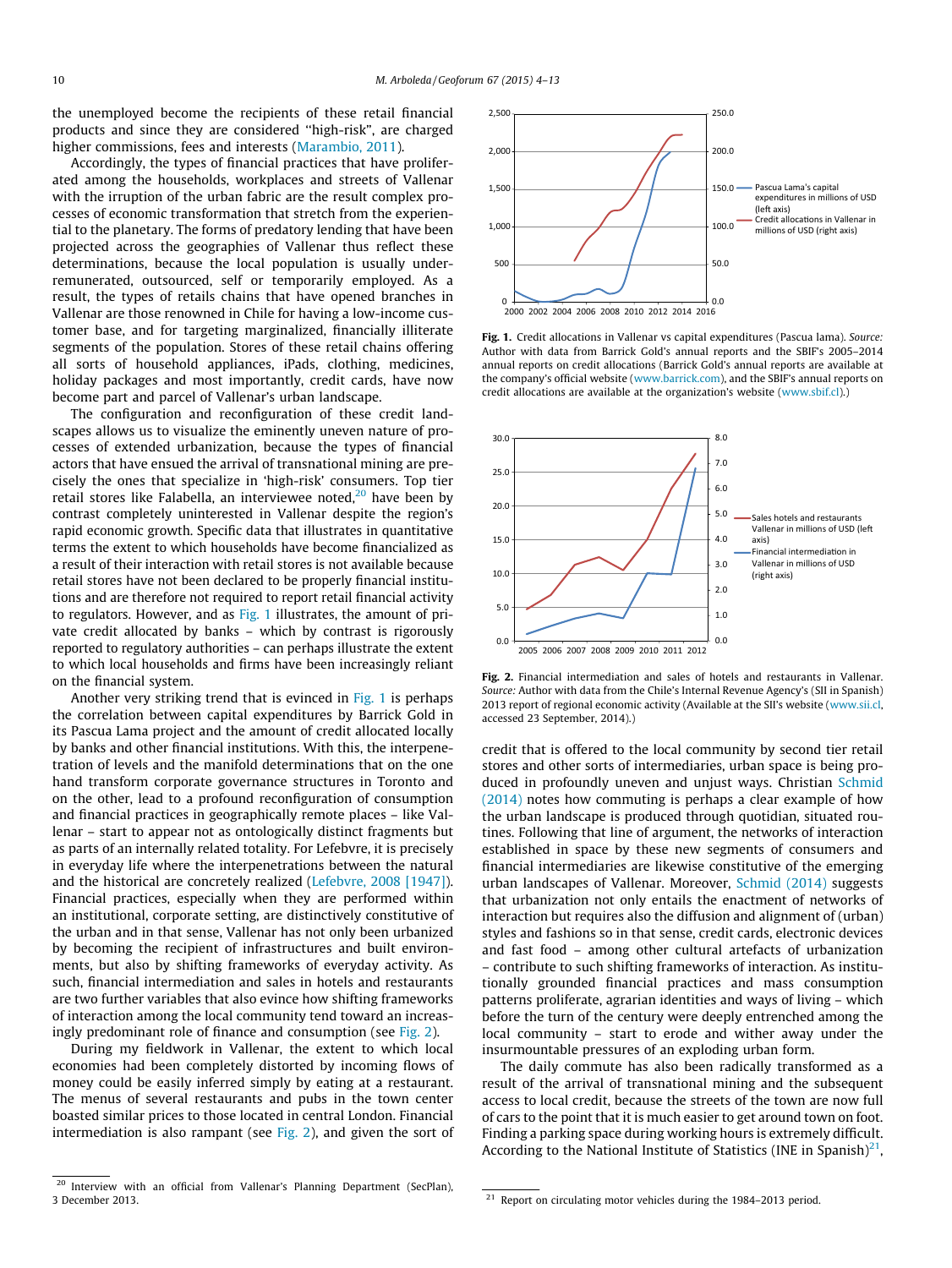the total number of motor vehicles doubled during the last decade. Interviewees noted how in recent years traffic has come to be one of the most important problems for Vallenar, because its streets are simply not suitable to accommodate so many motor vehicles. They also noted how the financial aspect of this outburst of urban traffic is deeply affecting the quality of life among households. As time went by and investment projects began to face legal complications and local labor markets started to become more precarious, the mindset of these newly financialized and urbanized subjects changed. Those once enthusiastic car buyers are now under siege by interests not only from car loans but also from other forms of personal debt like mortgages, credit cards and credit offered by retail stores.<sup>22</sup>

During fieldwork, interviewees frequently juxtaposed the memories of their recent agrarian past to the current state of general anxiety caused by traffic-ridden streets, high rents, predatory forms of debt, labor precariousness and in sum, much of what is distinctive of everyday life in large urban agglomerations. In an informal conversation, a member of the local community remarked how they had been fooled into buying the ''Santiago lifestyle" and now they have to pay for everything and how everything they supposedly need is now sliced, diced and sold at the nearest retail store. What they do not know is that it is not the Santiago lifestyle that they are living, but the lifestyle of its most impoverished and marginalized areas, where financial provision tends to be at its most predatory.

In a study of rural indebtedness, [Gerber \(2014\)](#page-8-0) remarked how it is precisely the implementation of credit/debit relations among the peasantry which ultimately fosters market discipline, shaping capitalist rationality and culture. By focusing on examples of rapidly industrializing countries, he noted how institutionalized credit was the transformative agent that eroded the ''culturally and ecologically embedded 'experiential' knowledge" of pre-capitalist societies, replacing it by an epistemological system that was characterized by an 'algorithmic', rationalistic and maximizing orientation (ibid, p. 737). What is particularly striking is that the shift in corporate behavior analyzed in previous sections, whereby shortterm returns are increasingly favored over long-term growth, is something that goes beyond large mining corporations and also interpenetrates with everyday practices of households and smallscale farmers. According to Gerber, once farmers enter an interest-based relationship, they are compelled to think and behave in particular ways so as to secure timely repayments (ibid). The debtor begins to think in individual terms and prioritizes short-term benefits, ''while surrounding sociocultural and ecological considerations remain secondary" (ibid, p. 738).

Although my study was not strictly ethnographic and for that reason I have no specific insights of how everyday financial calculations within households or smallholders have changed, merely by speaking with members of the local community on an informal basis it was palpable that the irruption of these credit relations has rendered the financialised, calculative and profit-maximising subjectivities described by [Gerber \(2014\).](#page-8-0) Thinking about the nature of cities, Georg Simmel argued in an influential 1903 essay that it was not the built environment, population density or either infrastructural networks which defined the sphere of the urban. As the seat of the 'money economy', [Simmel \(1950 \[1903\]\)](#page-9-0) argued, the metropolis becomes a distinct sociospatial condition because it fills the daily life of many people with calculative mindsets functioning in terms of profit-maximizing, cost/benefit rationales. Weighing, calculating, enumerating, and reducing qualitative value to quantitative terms, said Simmel, are practices constitutive of modern urban life (ibid; see also Mitchell 2002). For [Simmel \(1950](#page-9-0) [\[1903\]\)](#page-9-0), the essentially individualistic character of the 'mental life' of the metropolis is starkly juxtaposed to that of the small town, which rests more on feelings and emotional relationships.

A member of a civil society organization in Vallenar reported how, along with institutionalized credit systems, the proliferation of large-scale agribusiness has had devastating effects on agricultural production as well as on the very subjective makeup of the smallholder. According to the interviewee, local producers feel increasingly pressured to implement profit-oriented monoculture techniques at the expense of soil fertility in the long-term. Also, and in order to increase productivity and be able to compete with larger producers, they are also increasingly pressured to recur to various forms of debt instruments, widely available from all sorts of stores and financial intermediaries.<sup>23</sup> This calculative mindset, which for Simmel was indicative of urbanization, has become widespread across the geographies of the Huasco Valley, and the figures of credit allocation in Vallenar by banks attest to the degree to which finance has pervaded the most intimate confines of social life – such as family holidays, the daily commute, and the purchase of medicines.

Although Simmel's approach is decidedly Eurocentric and not easy to extrapolate to the context of Vallenar, it nonetheless helps to illustrate how, in general terms, monetary acceleration often translates into social acceleration, and how urbanization – in its modern, capitalist form – hinges upon the speed at which money circulates. If we think about the notion of totality in the context of these radical sociospatial transformations, then we begin to perceive how financialized subjects in Vallenar reflect the complex dynamics and inner transformations unfolding within the mining industry, within resource extraction broadly considered and within global capitalism in general. The grim, geographically uneven financial landscapes of Vallenar are thus reminiscent of [Lefebvre's \(2009 \[1978\]\)](#page-8-0) claim that although it no longer makes any sense to think about city and country, it does not necessarily mean they have been harmoniously superseded, for each survive as places assigned to the territorial division of labor.

#### 7. Conclusions

One of the main aims of this paper has been to demonstrate how the planetary extension of the urban form and the planetary extension of fictitious capital – either in the form of investments or retail financial products – are inextricably linked, with the urbanization of the Huasco Valley being a case in point. As such, I have sought to illustrate how the financial strategies set into motion by a mining industry that increasingly favors short-term returns over long-term growth, exert profoundly devastating effects upon material production and the socionatural worlds surrounding it. The case of Barrick Gold and its flagship project Pascua Lama is very illustrative of what can be considered a trend that not only determines the practices and governance structures of the mining industry but also those of oil, forestry and agribusiness corporations. As Barrick Gold's founder Peter Munk remarked in one of the company's annual reports, $24$  the "driven by returns" outlook has been implemented and followed by companies across the board in the mining industry and is now a blueprint on how to optimize production in order to yield more returns to shareholders.

I have also intended to illustrate how the financialization of mining corporations that underlies the expansion of the urban fabric goes beyond the material transformation of infrastructures and built environments, and embeds itself in everyday frameworks of interaction of workers and households. Inward flows of capital

<sup>&</sup>lt;sup>22</sup> Interviews with an official from Vallenar's Planning Department, and with two members from the Council for the Defence of the Huasco Valley, on 3 December, 27 November and 4 December, respectively.

 $\frac{23}{23}$  Interview with a member of Creando Valle, 1 December 2013.

<sup>24</sup> Introduction to Barrick Gold's 2013 annual report (p.2).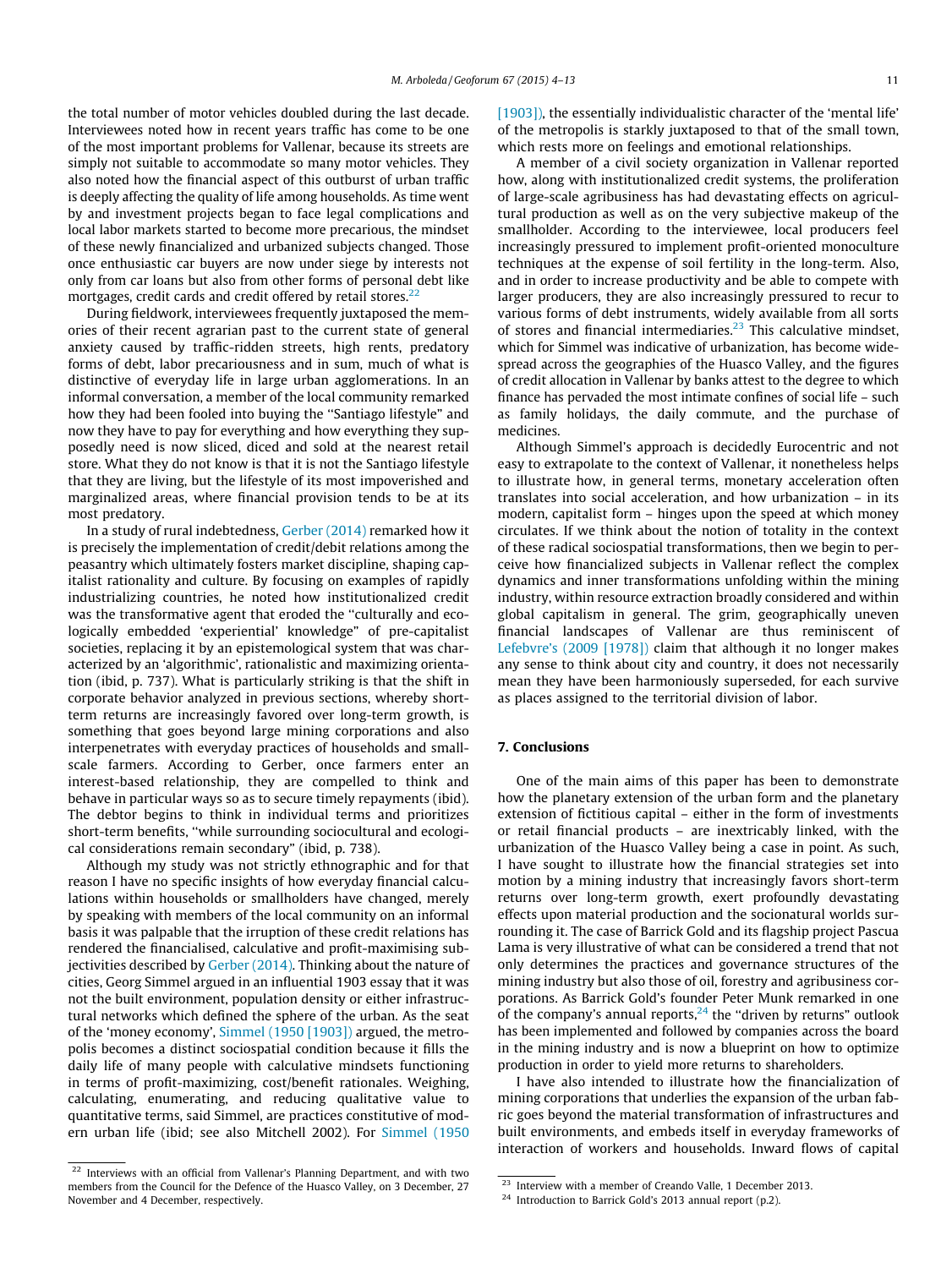<span id="page-8-0"></span>expenditures from the mining company, added to the expansion of retail banking across variegated landscapes of mass consumption translated into the financialization of culture and of experience at the extraction site. The framework of totality deployed with the case study renders into view the dynamic network of relations established between places, times and actors as capital extends its grip across the planetary domain. For Lefebvre, everyday life provides an unparalleled vantage point from which to observe the richly textured, embodied ramifications of these wide-ranging networks of relations. In that sense, an overpriced restaurant menu or a traffic-ridden street in Vallenar may have just as much to say about the relationship between finance and the planetary urban condition, as any landmark world-historical event.

#### Acknowledgments

Research for this paper was funded by the National Commission for Scientific and Technological Research of Chile (CONICYT), the Social Science Research Council (SSRC) with funds from the Andrew W. Mellon Foundation, and the School of Social Sciences of the University of Manchester. A preliminary version was presented at the Global Political Economy Research Cluster of the University of Manchester on February 2015. This paper greatly benefited from constructive criticism and comments by Greig Charnock, Adrienne Roberts, Julie De Los Reyes, Daniel Banoub, Alejandro Marambio-Tapia, and two anonymous reviewers. Any errors are my own.

#### References

- [Angelo, Hillary, Wachsmuth, David, 2014. Urbanizing urban political ecology: a](http://refhub.elsevier.com/S0016-7185(15)30052-X/h0005) [critique of methodological cityism. Int. J. Urban Reg. Res. 39 \(1\), 16–27](http://refhub.elsevier.com/S0016-7185(15)30052-X/h0005).
- Arboleda, Martín, 2015. Spaces of extraction, metropolitan explosions: planetary urbanization and the commodity boom in Latin America. Int. J. Urban Reg. Res., forthcoming.
- [Arboleda, Martín, 2015b. In the nature of the non-city: expanded infrastructural](http://refhub.elsevier.com/S0016-7185(15)30052-X/h0015) [networks and the political ecology of planetary urbanisation. Antipode,](http://refhub.elsevier.com/S0016-7185(15)30052-X/h0015) [published online 6 August, 2015.](http://refhub.elsevier.com/S0016-7185(15)30052-X/h0015)
- [Brenner, Neil, 2013. Theses on urbanization. Public Culture \(25\), 85–114.](http://refhub.elsevier.com/S0016-7185(15)30052-X/h0020)
- [Brenner, Neil, 2014. Introduction: urban theory without an outside. In: Brenner,](http://refhub.elsevier.com/S0016-7185(15)30052-X/h0025) [Neil \(Ed.\), Implosions/Explosions: Towards a Study of Planetary Urbanization.](http://refhub.elsevier.com/S0016-7185(15)30052-X/h0025) [Jovis, Berlin](http://refhub.elsevier.com/S0016-7185(15)30052-X/h0025).
- [Brenner, Neil, Katsikis, Nikos, 2014. Is the mediterranean urban? In: Brenner, Neil](http://refhub.elsevier.com/S0016-7185(15)30052-X/h0030) [\(Ed.\), Implosions/Explosions: Towards a Study of Planetary Urbanization. Jovis,](http://refhub.elsevier.com/S0016-7185(15)30052-X/h0030) [Berlin.](http://refhub.elsevier.com/S0016-7185(15)30052-X/h0030)
- [Brenner, Neil, Schmid, Christian, 2013. The urban age in question. Int. J. Urban Reg.](http://refhub.elsevier.com/S0016-7185(15)30052-X/h0035) [Res. 38 \(3\), 731–755](http://refhub.elsevier.com/S0016-7185(15)30052-X/h0035).
- [Brenner, Neil, Schmid, Christian, 2014. Planetary urbanization. In: Brenner, Neil](http://refhub.elsevier.com/S0016-7185(15)30052-X/h0040) [\(Ed.\), Implosions/Explosions: Towards a Study of Planetary Urbanization. Jovis,](http://refhub.elsevier.com/S0016-7185(15)30052-X/h0040) [Berlin.](http://refhub.elsevier.com/S0016-7185(15)30052-X/h0040)
- [Brenner, Neil, Schmid, Christian, 2015. Towards a new epistemology of the urban?](http://refhub.elsevier.com/S0016-7185(15)30052-X/h0045) [CITY 19 \(2–3\), 151–182.](http://refhub.elsevier.com/S0016-7185(15)30052-X/h0045)
- [Brenner, Neil, Wachsmuth, David, Madden, David, 2011. Assemblage urbanism and](http://refhub.elsevier.com/S0016-7185(15)30052-X/h0050) [the challenges of critical urban theory. CITY 15 \(2\), 225–240](http://refhub.elsevier.com/S0016-7185(15)30052-X/h0050).
- [Charnock, Greig, Purcell, Thomas, Ribera-Fumaz, Ramón, 2014. City of rents: the](http://refhub.elsevier.com/S0016-7185(15)30052-X/h0055) [limits to the Barcelona model of urban competitiveness. Int. J. Urban Reg. Res.](http://refhub.elsevier.com/S0016-7185(15)30052-X/h0055) [38 \(1\), 198–217](http://refhub.elsevier.com/S0016-7185(15)30052-X/h0055).
- [Chibber, Vivek, 2013. Postcolonial Theory and the Specter of Capital. Verso, London](http://refhub.elsevier.com/S0016-7185(15)30052-X/h0060) [and New York.](http://refhub.elsevier.com/S0016-7185(15)30052-X/h0060)
- [Christophers, Brett, 2010. On voodoo economics: theorising relations of property,](http://refhub.elsevier.com/S0016-7185(15)30052-X/h0065)
- [value and contemporary capitalism. Trans. Instit. Br. Geograph. 35 \(1\), 94–108](http://refhub.elsevier.com/S0016-7185(15)30052-X/h0065). [Christophers, Brett, 2012. Anaemic geographies of financialization. New Polit. Econ.](http://refhub.elsevier.com/S0016-7185(15)30052-X/h0070) [17 \(3\), 271–291](http://refhub.elsevier.com/S0016-7185(15)30052-X/h0070).
- [Christophers, Brett, 2014. Wild dragons in the city: urban political economy,](http://refhub.elsevier.com/S0016-7185(15)30052-X/h0075) [affordable housing development and the performative world-making of](http://refhub.elsevier.com/S0016-7185(15)30052-X/h0075) [economic models. Int. J. Urban Reg. Res. 38 \(1\), 79–97.](http://refhub.elsevier.com/S0016-7185(15)30052-X/h0075)
- De Los Reyes, Julie, 2014. Pascua Lama in Barrick Gold's Strategy. Blog entry published in Verdeseo. <[http://enverdeseo.wordpress.com/2013/12/24/pascua](http://enverdeseo.wordpress.com/2013/12/24/pascua-lama-in-barrick-golds-strategy/)[lama-in-barrick-golds-strategy/](http://enverdeseo.wordpress.com/2013/12/24/pascua-lama-in-barrick-golds-strategy/)>.
- [Eagleton, Terry, 1990. The Ideology of the Aesthetic. Blackwell, London.](http://refhub.elsevier.com/S0016-7185(15)30052-X/h0085)
- [Foster, John Bellamy, 2007. The financialization of capitalism. Monthly Rev. 58 \(11\),](http://refhub.elsevier.com/S0016-7185(15)30052-X/h0090) [1–12.](http://refhub.elsevier.com/S0016-7185(15)30052-X/h0090)
- [Foster, John Bellamy, 2010. The financialization of accumulation. Monthly Rev. 62](http://refhub.elsevier.com/S0016-7185(15)30052-X/h0095) [\(5\), 1–17](http://refhub.elsevier.com/S0016-7185(15)30052-X/h0095).
- Freire, Paulo, 2000 [1970]. Pedagogy of the oppressed. Continuum, New York.
- [French, Shaun, Leyshon, Andrew, Wainwright, Thomas, 2011. Financializing space,](http://refhub.elsevier.com/S0016-7185(15)30052-X/h0105) [spacing financialization. Prog. Hum. Geogr. 35 \(6\), 798–819](http://refhub.elsevier.com/S0016-7185(15)30052-X/h0105).
- [Froud, Julie, Haslam, Colin, Johal, Sukhdev, Williams, Karel, 2000. Shareholder value](http://refhub.elsevier.com/S0016-7185(15)30052-X/h0110) [and financialization: consultancy promises, management moves. Econ. Soc. 29](http://refhub.elsevier.com/S0016-7185(15)30052-X/h0110) [\(1\), 80–110.](http://refhub.elsevier.com/S0016-7185(15)30052-X/h0110)
- [Froud, Julie, Haslam, Colin, Johal, Sukhdev, Williams, Karel, 2001. Accumulation](http://refhub.elsevier.com/S0016-7185(15)30052-X/h0115) [under conditions of inequality. Rev. Int. Polit. Econ. 8, 66–95.](http://refhub.elsevier.com/S0016-7185(15)30052-X/h0115)
- [Gerber, Julien-Francois, 2014. The role of rural indebtedness in the evolution of](http://refhub.elsevier.com/S0016-7185(15)30052-X/h0120) [capitalism. J. Peasant Stud. 41 \(5\), 729–747.](http://refhub.elsevier.com/S0016-7185(15)30052-X/h0120)
- [Goonewardena, Kanishka, 2005. The urban sensorium: space, ideology and the](http://refhub.elsevier.com/S0016-7185(15)30052-X/h0125) [aestheticization of politics. Antipode 37 \(1\), 46–71](http://refhub.elsevier.com/S0016-7185(15)30052-X/h0125).
- [Goonewardena, Kanishka, 2008. Marxism and everyday life: on Henri Lefebvre, guy](http://refhub.elsevier.com/S0016-7185(15)30052-X/h0130) [debord and some others. In: Goonewardena, Kanishka, Kipfer, Stefan, Milgrom,](http://refhub.elsevier.com/S0016-7185(15)30052-X/h0130) [Richard, Schmid, Christian \(Eds.\), Space, Difference, Everyday Life: Reading](http://refhub.elsevier.com/S0016-7185(15)30052-X/h0130) [Henri Lefebvre. Routledge, New York.](http://refhub.elsevier.com/S0016-7185(15)30052-X/h0130)
- Greenpeace, 2013. Lo que Barrick Gold oculta a sus accionistas: la contaminación de Barrick Gold traspasa la Cordillera de Los Andes y llegará hasta tu bolsillo. Report issued on August of 2013.
- [Hall, Sarah, 2010. Geographies of money and finance I: Cultural economy, politics](http://refhub.elsevier.com/S0016-7185(15)30052-X/h0140) [and place. Prog. Hum. Geogr. 35 \(2\), 234–245.](http://refhub.elsevier.com/S0016-7185(15)30052-X/h0140)
- [Hall, Sarah, 2011. Geographies of money and finance II: Financialization and](http://refhub.elsevier.com/S0016-7185(15)30052-X/h0145) [financial subjects. Prog. Hum. Geogr. 36 \(3\), 403–411](http://refhub.elsevier.com/S0016-7185(15)30052-X/h0145).
- [Harvey, D., 2006 \[1982\]. The Limits to Capital. Verso, London and New York](http://refhub.elsevier.com/S0016-7185(15)30052-X/h0150).
- [Ibáñez, Daniel, Katsikis, Nikos, 2014. Editorial. New Geograph. 06, 2–9](http://refhub.elsevier.com/S0016-7185(15)30052-X/h0155).
- [Jameson, Fredric, 1971. Marxism and Form. Princeton University Press, New Jersey](http://refhub.elsevier.com/S0016-7185(15)30052-X/h0160). [Jay, Martin, 1986. Marxism and Totality: The Adventures of a Concept from Lukács](http://refhub.elsevier.com/S0016-7185(15)30052-X/h0165) [to Habermas. University of California Press, Berkeley](http://refhub.elsevier.com/S0016-7185(15)30052-X/h0165).
- Kaltenbrunner, Annina, Newman, Susan, Painceira, Juan Pablo, 2012. Financialization of natural resources: a marxist approach. In: Paper Presented at the 9th International Conference of Developments in Economic Theory and Policy, Bilbao, Spain.
- [Kanai, Juan Miguel, 2014. On the peripheries of planetary urbanization: globalizing](http://refhub.elsevier.com/S0016-7185(15)30052-X/h0175) [Manaus and its expanding impact. Environ. Plann. D: Soc. Space 32 \(6\), 1071–1087](http://refhub.elsevier.com/S0016-7185(15)30052-X/h0175).
- [Krippner, Greta, 2011. Capitalizing on Crisis: The Political Origins of the Rise of](http://refhub.elsevier.com/S0016-7185(15)30052-X/h0180) [Finance. Harvard University Press, Cambridge, MA](http://refhub.elsevier.com/S0016-7185(15)30052-X/h0180).
- [Labban, Mazen, 2010. Oil in parallax: scarcity, markets and the financialization of](http://refhub.elsevier.com/S0016-7185(15)30052-X/h0185) [accumulation. Geoforum 41, 541–552.](http://refhub.elsevier.com/S0016-7185(15)30052-X/h0185)
- [Labban, Mazen, 2014. Against shareholder value: accumulation in the oil industry](http://refhub.elsevier.com/S0016-7185(15)30052-X/h0190) [and the biopolitics of labour under finance. Antipode 46 \(2\), 477–496](http://refhub.elsevier.com/S0016-7185(15)30052-X/h0190).
- [Lapavitsas, Costas, 2013a. The financialization of capitalism: profiting without](http://refhub.elsevier.com/S0016-7185(15)30052-X/h0195) [producing. CITY 17 \(6\), 792–805.](http://refhub.elsevier.com/S0016-7185(15)30052-X/h0195)
- [Lapavitsas, Costas, 2013b. Profiting Without Producing: How Finance Exploits Us](http://refhub.elsevier.com/S0016-7185(15)30052-X/h0200) [All. Verso, London and New York](http://refhub.elsevier.com/S0016-7185(15)30052-X/h0200).
- [Lefebvre, Henri, 2003 \[1970\]. The Urban Revolution. University of Minnesota Press,](http://refhub.elsevier.com/S0016-7185(15)30052-X/h0210) [Minneapolis.](http://refhub.elsevier.com/S0016-7185(15)30052-X/h0210)
- [Lefebvre, Henri, 2008 \[1947\]. Critique of Everyday Life, vol. 1. Verso, London and](http://refhub.elsevier.com/S0016-7185(15)30052-X/h0215) [New York.](http://refhub.elsevier.com/S0016-7185(15)30052-X/h0215)
- [Lefebvre, Henri, 2008 \[1961\]. Critique of Everyday Life, vol. 2. Verso, London and](http://refhub.elsevier.com/S0016-7185(15)30052-X/h0220) [New York.](http://refhub.elsevier.com/S0016-7185(15)30052-X/h0220)
- [Lefebvre, Henri, 2009 \[1978\]. Space and the state. In: Brenner, Neil, Elden, Stuart](http://refhub.elsevier.com/S0016-7185(15)30052-X/h0225) [\(Eds.\), Henri Lefebvre: State, Space, World. University of Minnesota Press,](http://refhub.elsevier.com/S0016-7185(15)30052-X/h0225) [Minneapolis.](http://refhub.elsevier.com/S0016-7185(15)30052-X/h0225)
- [Leyshon, Andrew, Burton, Dawn, Knights, David, Alferoff, Catrina, Signoretta, Paola,](http://refhub.elsevier.com/S0016-7185(15)30052-X/h0230) [2004. Towards an ecology of retail financial services: understanding the](http://refhub.elsevier.com/S0016-7185(15)30052-X/h0230) [persistence of door-to-door credit and insurance providers. Environ. Plann. A](http://refhub.elsevier.com/S0016-7185(15)30052-X/h0230) [36 \(4\), 625–645](http://refhub.elsevier.com/S0016-7185(15)30052-X/h0230).
- [Loftus, Alex, March, Hug, 2015. Financialising nature? Geoforum 60, 172–175](http://refhub.elsevier.com/S0016-7185(15)30052-X/h0235).
- [López-Morales, Ernesto, 2015. Gentrification in the global south. CITY 19 \(4\), 564–](http://refhub.elsevier.com/S0016-7185(15)30052-X/h0240) [573](http://refhub.elsevier.com/S0016-7185(15)30052-X/h0240).
- [Lukács, Georg, 1971 \[1923\]. History and Class Consciousness: Studies in Marxist](http://refhub.elsevier.com/S0016-7185(15)30052-X/h0245) [Dialectics. The MIT Press, Cambridge, Massachusetts](http://refhub.elsevier.com/S0016-7185(15)30052-X/h0245).
- Marambio, Alejandro, 2011. Bancarización, crédito y endeudamiento en los sectores medios chilenos: tácticas de acceso, diferenciación social y espejismo de la movilidad. Master thesis submitted to the Universidad de Chile.
- [Marx, Karl, 1981 \[1894\]. Capital, vol. III. Penguin Books, New York.](http://refhub.elsevier.com/S0016-7185(15)30052-X/h0255)
- [Merrifield, Andy, 2014. The New Urban Question. Pluto Press, London.](http://refhub.elsevier.com/S0016-7185(15)30052-X/h0260)
- [Molina, Raúl, Yáñez, Nancy, 2008. La gran minería y los derechos indígenas en el](http://refhub.elsevier.com/S0016-7185(15)30052-X/h0265) [norte de Chile. Observatorio de Derechos de los Pueblos Indígenas, Santiago](http://refhub.elsevier.com/S0016-7185(15)30052-X/h0265).
- [Moore, Jason, 2014. Toward a singular metabolism: epistemic rifts and](http://refhub.elsevier.com/S0016-7185(15)30052-X/h0270) [environment-making in the capitalist world-ecology. New Geograph. 06, 10–19](http://refhub.elsevier.com/S0016-7185(15)30052-X/h0270). [Nitzan, Jonathan, Bichler, Shimshon, 2009. Capital as Power: A Study of Order and](http://refhub.elsevier.com/S0016-7185(15)30052-X/h0275)
- [Creorder. Routledge, New York.](http://refhub.elsevier.com/S0016-7185(15)30052-X/h0275) Oliver, Daniel., 2012. Gold Mining Stocks Are An Increasingly Attractive
- Opportunity. Forbes. <[http://www.forbes.com/sites/realspin/2012/07/02/gold](http://www.forbes.com/sites/realspin/2012/07/02/gold-mining-stocks-are-an-increasingly-attractive-opportunity/)[mining-stocks-are-an-increasingly-attractive-opportunity/>](http://www.forbes.com/sites/realspin/2012/07/02/gold-mining-stocks-are-an-increasingly-attractive-opportunity/).
- [Ollman, Bertell, 2003. Dance of the Dialectic: Steps in Marx's Method. University of](http://refhub.elsevier.com/S0016-7185(15)30052-X/h0285) [Illinois Press, Urbana, Chicago and Springfield](http://refhub.elsevier.com/S0016-7185(15)30052-X/h0285).
- [Ossandón, José, 2014. Sowing consumers in the garden of mass retailing in Chile.](http://refhub.elsevier.com/S0016-7185(15)30052-X/h0290) [Consump. Markets Cult. 17 \(5\), 429–447](http://refhub.elsevier.com/S0016-7185(15)30052-X/h0290).
- [Robinson, Jennifer, 2011. Cities in a world of cities: the comparative gesture. Int. J.](http://refhub.elsevier.com/S0016-7185(15)30052-X/h0295) [Urban Reg. Res. 35 \(1\), 1–23](http://refhub.elsevier.com/S0016-7185(15)30052-X/h0295).
- [Roy, Ananya, 2009. The 21st century metropolis: new geographies of theory. Reg.](http://refhub.elsevier.com/S0016-7185(15)30052-X/h0300) [Stud. 43, 819–830.](http://refhub.elsevier.com/S0016-7185(15)30052-X/h0300)
- Salinas, Bárbara, 2007. Implicancias territoriales del conflicto Pascua Lama. Unpublished undergraduate thesis submitted to Universidad de Chile.
- [Schmid, Christian, 2014. Travelling warrior and complete urbanization in](http://refhub.elsevier.com/S0016-7185(15)30052-X/h0310) [Switzerland. In: Brenner, Neil \(Ed.\), Implosions/Explosions: Towards a Study](http://refhub.elsevier.com/S0016-7185(15)30052-X/h0310) [of Planetary Urbanization. Jovis, Berlin](http://refhub.elsevier.com/S0016-7185(15)30052-X/h0310).